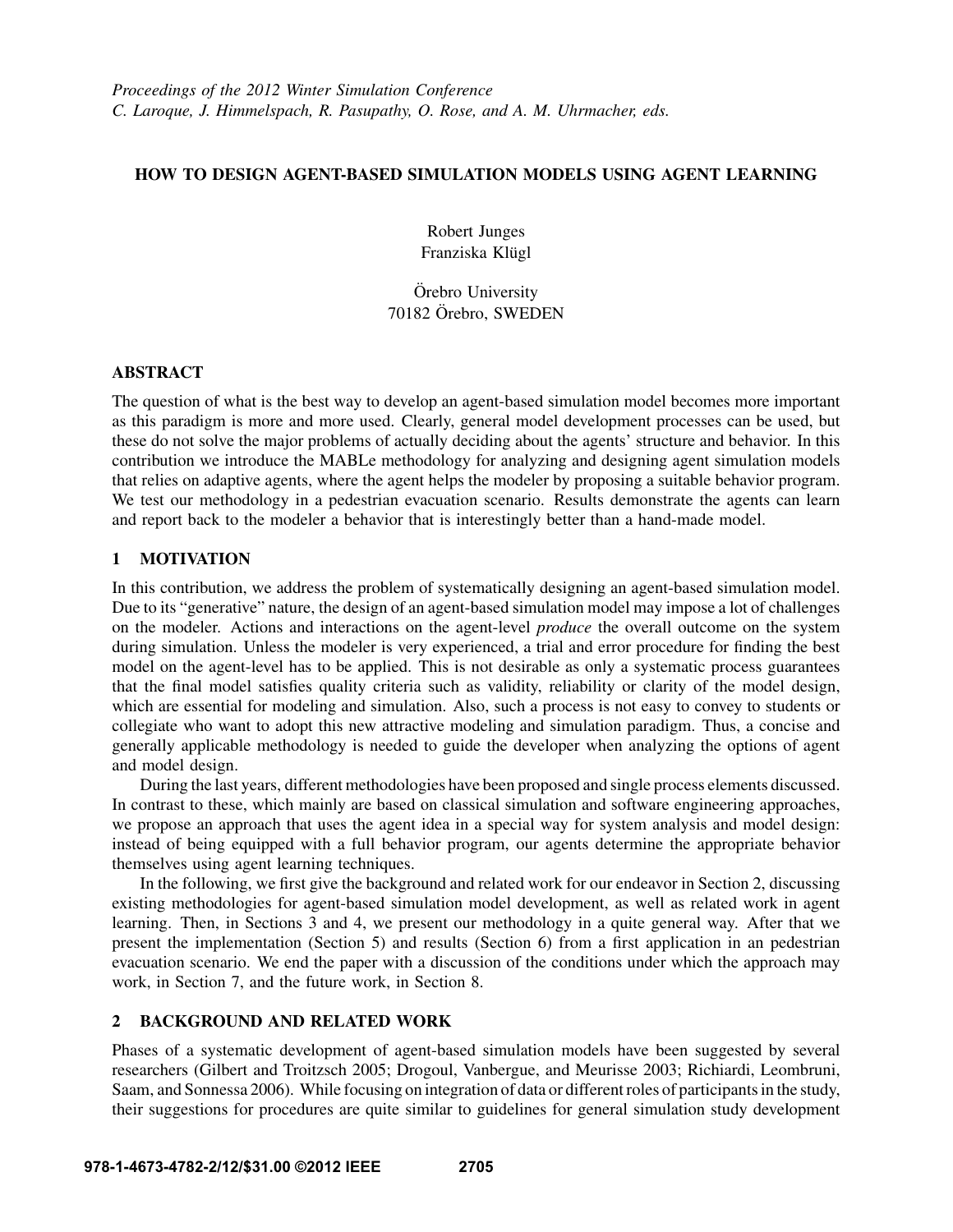given by Law 2007; Balci 1994; Shannon 1998. Basic phases are initial works such as fixing the objective, making a profound analysis of the system or gathering necessary data and information. This is followed by making a model concept and elaborating it - this is basically model design. Model implementation and calibration are additional phases that are accompanied by analysis and validation phases. When the model is ready, the simulation study is completed by deployment runs, documentation and interpretation of the results. Clearly, bugs and deficiencies discovered in one phase may require re-working in previous phases.

Such overall process models frame our endeavor focusing on the design phase which requires a lot of creativity of the modeler. Model design for agent-based simulations is particularly difficult due to the previously mentioned generative character of such models: the outcome of the simulation is produced during a simulation run; the connection between actual model which is formulated on the agent level and the resulting simulation behavior often remains unclear. Thus, despite of the intuitiveness of its metaphor – actors in the real world correspond to agents in the simulation – it is not trivial to determine the appropriate "rules of behavior". Yet, surprisingly few suggestions have been made so far for systematic approaching the model design.

In the following we discuss about related work on solving the agent (system) design problem for agent-based systems and, as our approach is based on agent learning, on using learning techniques for generating agent behavior controllers.

### 2.1 Methodologies For Agent-Based Software Engineering

Similarly to other branches of software engineering (e.g., Object-Oriented Software Engineering), the focus of Agent-Oriented Software Engineering (AOSE) lies on systematically producing software that exhibits flexibility, scalability, robustness, ease-of-use, quality, etc. Some well-known early, yet influential AOSE methodologies are MaSE (DeLoach, Wood, and Sparkman 2001), Gaia (Wooldridge, Jennings, and Kinny 2000) and Prometheus (Padgham and Winikoff 2003).

For example, Gaia proposes systematic analysis, elaborating an organizational view in a somehow top-down way. The actual agent model is developed quite late in the overall process, derived from role models and made for providing the identified services. That means agent design is derived from organization design which is appropriate for the devised application area of Gaia: Multiagent Systems consisting of only a few, cooperating (heterogeneous) agents. For open multiagent systems with and without adaptive agents, a bottom-up approach starting from the agents, their behavior and their interactions seems to be more appropriate. Examples for methodologies that were specially developed to fill that gap are ADELFE (Bernon, Gleizes, Peyruqueou, and Picard 2003) or PASSI (Cossentino, Burrafato, Lombardo, and Sabatucci 2003). Both methodologies use simulation of the agent system for testing the design in an iterative manner - the starting point for agent design in ADELFE is the AMAS theory which is more focusing on repairing misleading behavior and interactions for reaching the intended behavior than trying to define the suitable behavior from the beginning. It has also been adapted for debugging in agent-based simulation (Klügl and Bernon 2011). PASSI uses patterns for agent structures and behavior as a first inspiration for agent (system) design.

Recent proposals in the area of agent-oriented software engineering propose the usage for model-driven design in which models of different phases are elaborated and translated step by step from concept to implementation (Aguero, Rebollo, Carrascosa, and Julian 2009).

### 2.2 From Software to Simulation Engineering

Pattern-oriented procedures have been also proposed in the area of simulation by Klügl and Karlsson (2009). However, these authors never realized their suggestions for agent design. So called pattern-oriented development of agent-based simulations are usually associated with the work of Grimm and Railsback (2005), who focus on the identification of data-patterns that have to be observable in both, real data and simulation-produced data, but give no advice for systematic model design. Klügl (2009) gave an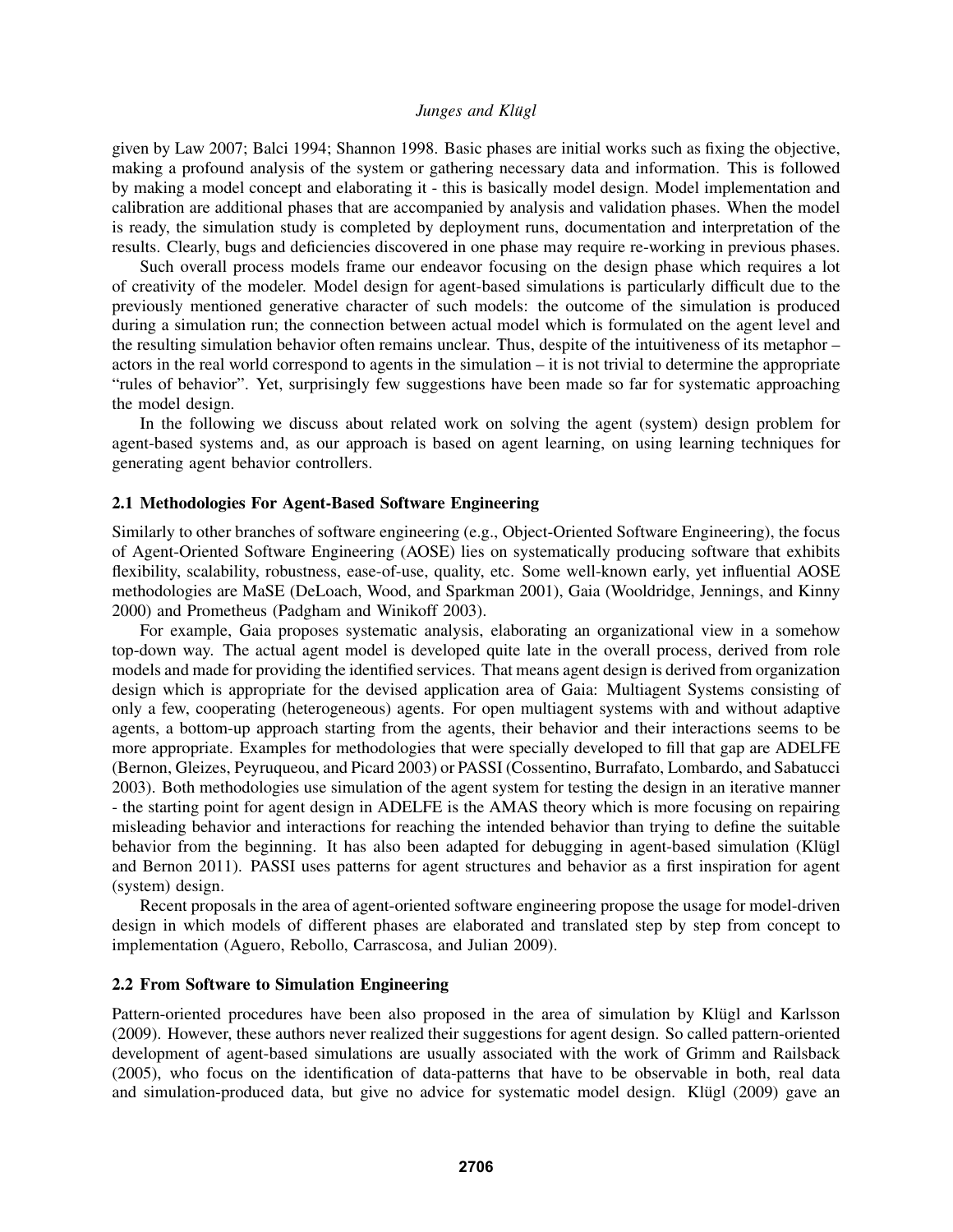overview over different approaches for achieving a suitable model design; the work here basically extends the environment-based approach proposed there. More recently, Kubera, Mathieu, and Picault (2011) suggested an interaction-based methodology for reactive agents where the design of the agents is based on the proper identification of interactions and behavior primitives that implement this interactions.

### 2.3 Role of Agent-Learning In Simulation Development

Our idea is to use agent-level machine learning for supporting the model design. In previous work we have addressed the search for a machine learning that would be suited for this purpose. In Junges and Klugl (2010) we have tested Reinforcement Learning, Learning Classifier Systems and a particular setting of Neural Networks in how far such learning techniques are suitable for generating initial behavior programs for simulated agents. In Junges and Klügl (2011) we extended the investigation to include Genetic Programming. Even though all techniques performed well in our evaluation scenarios, Reinforcement Learning and Genetic Programming proved to be more adequate for modeling support: They provide more readable results in the form of behavioral rules or decision trees. Nevertheless, (even model-free) reinforcement learning gives us more information from the agent learning process: it generates a number of positive and negative situation-action pairs – which can be seen as behavioral rules – that can later be abstracted to other forms of representation.

There are a number of related works focusing on particular learning techniques in combination with abstraction and rule extraction techniques. Examples are: Hester and Stone (2009), using decision trees for improving the performance of reinforcement learning; or Jacobsson (2005), with sophisticated interpretation techniques. However, as this contribution is about a design methodology, a detailed discussion of alternative agent learning setups are omitted.

# 3 THE MABLe METHODOLOGY

The Modeling Agent Behavior by Learning methodology is based on the following idea: an appropriate conceptual model of the overall system can be developed by setting up a simulation model of the environment, determining agent sensors and effectors, and giving a function to evaluate agent validity as "performance". Put into in the simulated environment, agents are then able to learn an appropriate behavior program that fulfills the objective expressed by the performance function. The learned behavior is then providing the modeler with a draft agent design that can be used in later phases of model development.

The steps of the MABLe method are in particular:

- 1. *Separate agents and environment* and set which are the entities whose design shall be determined;
- 2. *Identify relevant aspects* (global status, global dynamics, local entities) of the part of the overall model that represents the environment for the agents in focus;
- 3. *Determine the effector commands or primitive actions* of the agent in this environment and how the environment changes in reaction to these actions;
- 4. *Determine what information from the environment* is given to an agent via its sensors;
- 5. *Decide on a learning architecture* that is apt to connect perceptions and actions of the agent appropriately for actually learning the agents' behavior. In the same step, the components describing the internal agent status are settled;
- 6. *Determine the performance function for providing feedback to the agents.* This reward is a representation of the distance between the valid behavior and what the agent actually performed. The actually structure of this performance function is clearly depending on the particular intended model, however mapping performance to such a feedback function, gives quite some flexibility for expressing "good" behavior. So it also supports a prescriptive style of modeling stating that the "right" behavior is the one that performs best, yet does not need to be necessarily optimizing something like efficiency of problem solution. It is possible to use a descriptive measure, e.g., for reproducing something like a failure rate. The performance function may be arbitrarily complex,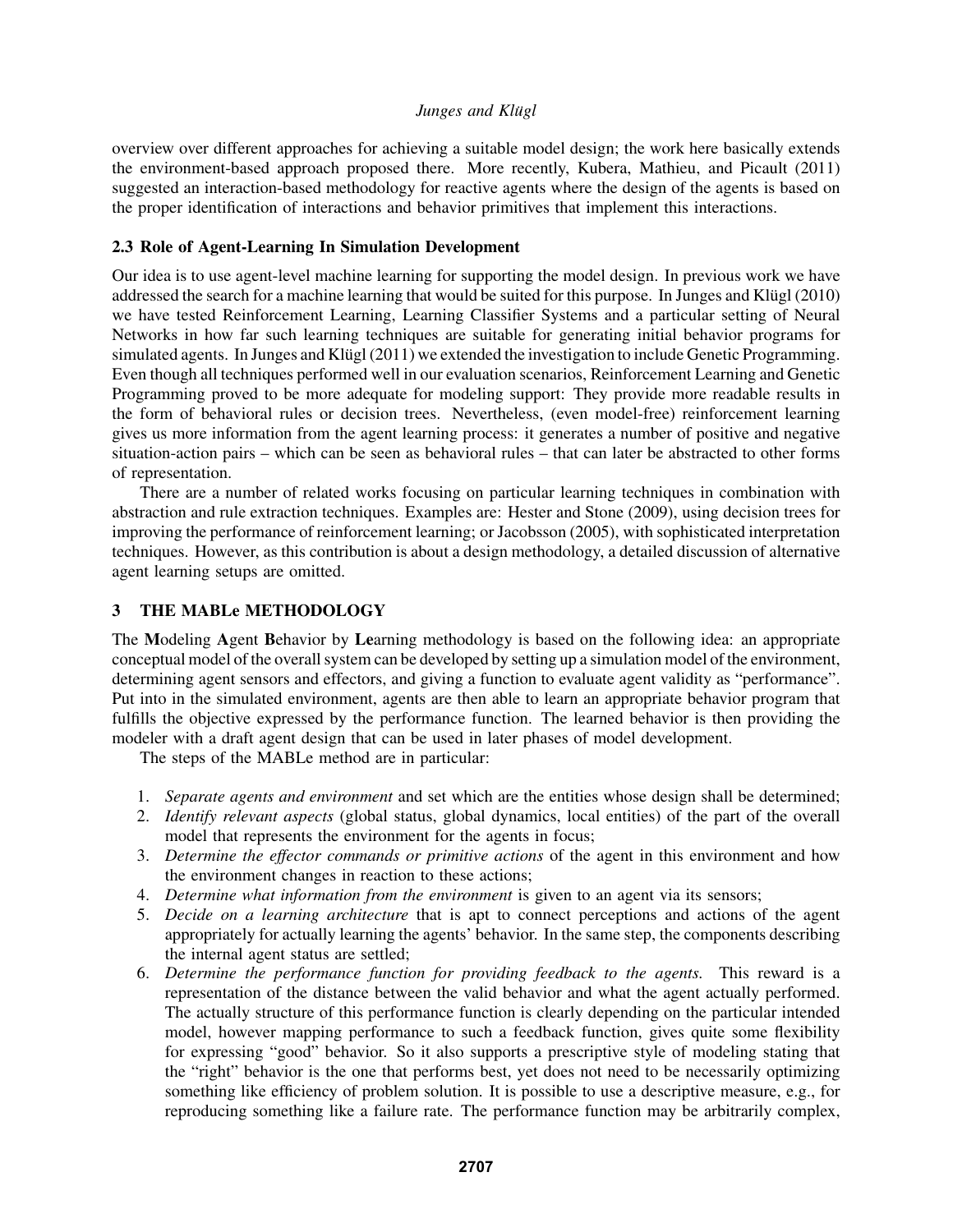combining individual and system level evaluations, yet it needs to be defined for all possible situations and needs to fit to the selected learning mechanism.

- 7. *Implement the environmental model* including the performance function using a simulation platform, that provides all necessary simulation and learning functionality;
- 8. *Specify and implement the agents* basic behavior components and agent interfaces in combination with the chosen learning mechanism;
- 9. *Simulate, make the agents learn and test the overall outcome.* Execute simulation runs including learning agents, and analyze the results carefully for identifying potential artifacts that may come from an improper environmental model, performance function or weak agent interfaces;
- 10. *Analyze the resulting behavior model* for getting inspiration for the actual design should look like. This step may involve post-processing of the directly learned behavior. Analysis can be done by comparing the agents' learned behavior structures with some hypothesis or an existing solution that is not properly working.

Clearly, this is an iterative process in which steps have to be repeated if results turn out to be not good enough. Finally, the outcome should be a model of the agents that produces behavior optimizing the validity expressed in the performance function in the given environmental setup. This function should express the agent's goal with regards to the observed valid aggregated behavior of the system, so we also achieve a valid macro level behavior. That means, we define what is valid on the individual agent level that is then used to generate the system level behavior. It is critical however to integrate the overall and local validity description into the agent performance evaluation.

We focus on a reactive agent architecture, aiming at a simple representation of the agent behavior. The agents adapt to the environment continuously during simulation, they interact with other agents and they develop a knowledge base of the world, represented by the situation-action pairs.

There are a number of critical steps in this overall process: the actual learning mechanism used as well as the definition of the performance function. One could argue that the difficulties in defining agent behavior are just transferred to the definition of the performance function. This is discussed in Section 7. As indicated above, we already did a number of tests for determining a good learning mechanism.

Not all agent-learning architectures are equally apt for usage in the intended context. The learning technique must be able to cope with the level of complexity that is required for handling the environmental information and for learning a sufficiently complex behavior model. This is a quite standard requirement. For the aim of the methodology the user perspective is essential: the mechanism should produce behavior models that can be understood and interpreted by a human agent designer. Also, how the learning architecture actually works, shall be explainable to and by the human for generating justifiable outcomes.

# 4 LEARNING ARCHITECTURE IN MABLe

The chosen learning architecture for this contribution combines Reinforcement Learning with Decision Tree learning.

Reinforcement Learning is a well-known class of techniques. We use Q-learning (Watkins and Dayan 1992), which focuses on developing a policy that gives the expected utility of taking a specific action in a specific state. Q-learning is the simplest model-free reinforcement learning technique, directly producing situation-action pairs. The agents keep track of the experienced situation-action pairs by managing the so-called Q-table. Instead of directly learning an abstracted representation, the original experience data (Q-table) is kept and can be read and edited when interpreting the situation-action pairs as behavioral rules – which can be more interesting for our modeling support purpose than a black-box model.

However, even for small scenarios, it can be hard to oversee the actually learned behavior when looking at the entire Q-table. If the situation is captured using *n* binary elements, the number of possible situation instances is  $2^n$ . Including situations that the agent rarely encounters. In this factored domain representation many times only one piece of information is relevant. For tackling this general readability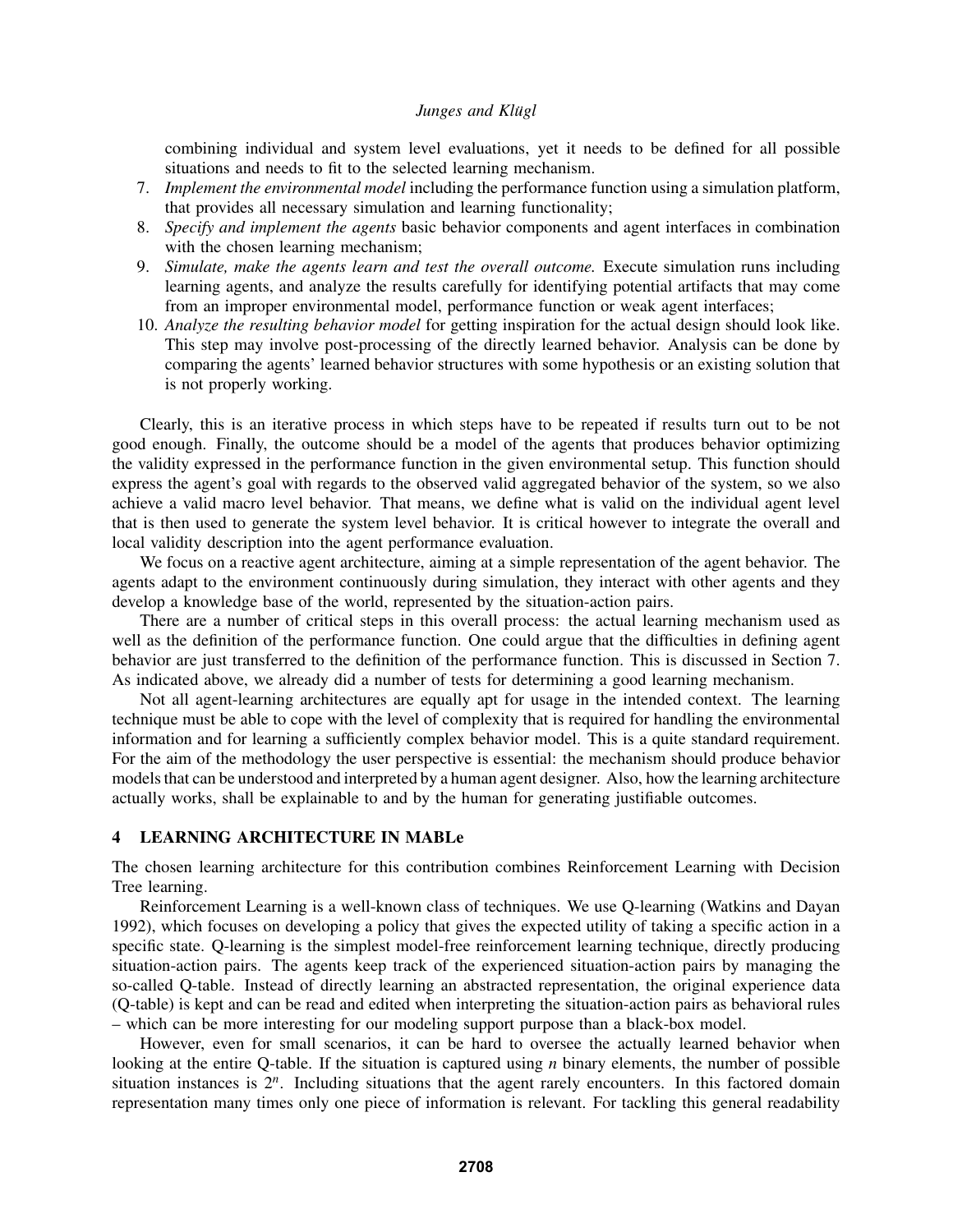problem we use a decision tree representation of the implicit behavior of these situation-action pairs. Decision trees form and appropriate representation for decision-making processes having in mind human readability (Huysmans, Dejaeger, Mues, Vanthienen, and Baesens 2011). In this contribution we selected the C4.5 algorithm (Quinlan 1993) to generate decision trees, using the situation-action pairs generated by Q-learning as the input. The main purposes of generating this abstracted representation are: a) provide a more compact, abstract representation of the situation-action pairs set; and b) identify the relevant features from the state-space description.

The decision tree is returned at the end of the simulation process for a given agent. It is generated by selecting the best situation-action pairs from the Q-table and learning an abstracted model from them. In C4.5, we map the individual components of the situation description as the attributes of the instances, and the action as the correct classification.

The best situation-action pairs are taken by first excluding those pairs that haven't been tested enough, as the confidence on their expected utility is lower. We count the "experience" of the situation-action pairs by recording how many times the agents use them. Then, we select for each situation the action with the highest Q-value, considering only those with non-zero, positive Q-values. The generated decision tree basically accomplishes the lacking abstraction that makes the resulting behavior description transparent for the designer – if the resulting tree sufficiently resembles the best pairs.

### 5 CASE STUDY

As a case study for illustrating how the design methodology work, we use an evacuation scenario. This test scenario can be coined as a shared-environment-actor model (Klügl 2009). Agents are not directly interacting for example to coordinate their actions, but indirectly. For achieving coordinated behavior or for maximizing their individual utility, agents have to predict what the other agents might do in the future.

- 1. *Separate agents and environment*: This is obvious in the case of the evacuation scenario. The only active entities are the pedestrians that are supposed to leave the room in an calm and ordered way. The environment consists of a hall with columns and an exit – the layout of the built environment is usually given in evacuation simulations.
- 2. *Identify relevant aspects of the environment*: There are two important elements in the environment: the obstacles that the agents should not collide with and the exit they should reach as fast as possible. Also, the other agents form the individual environment of an agent who shall not collide with its fellow agents as well. The basic time advance shall be 1/10 sec.
- 3. *Determine the effector commands or primitive actions*: The only actions that the agents can take are movement actions. In the case study there are in principle two options: a) the action set consists of a move action with that the agent moves a unit according to its current orientation and a number of turn actions with given discrete angles. or b) have a set of move actions such as move-to-exit, move-slightly-right... always keeping a basic orientation towards the exit. We decided for the second option as it makes the learning process easier as the agents just need to learn a collision avoidance behavior and do not need to perform an additional navigation task.
- 4. *Determine the information from the environment*: Again there are a number of options to choose, ranging from full information on all positions and orientations of all other agents and obstacles, to a reduced, discretized perception that just covers the area that needs to be tested for the next step. Given that the first option would not be realistic – even in our smoke-free, bounded area –, we selected a discretization with a limited perception distance challenging the learning mechanism using a very restricted sample. Figure 1 illustrates the test scenario and the perception of the agents.
- 5. *Decide on a learning architecture*: We selected the above introduced combination of reinforcement learning and decision tree learning. As mentioned above, we also tested other mechanisms in this or similar scenarios.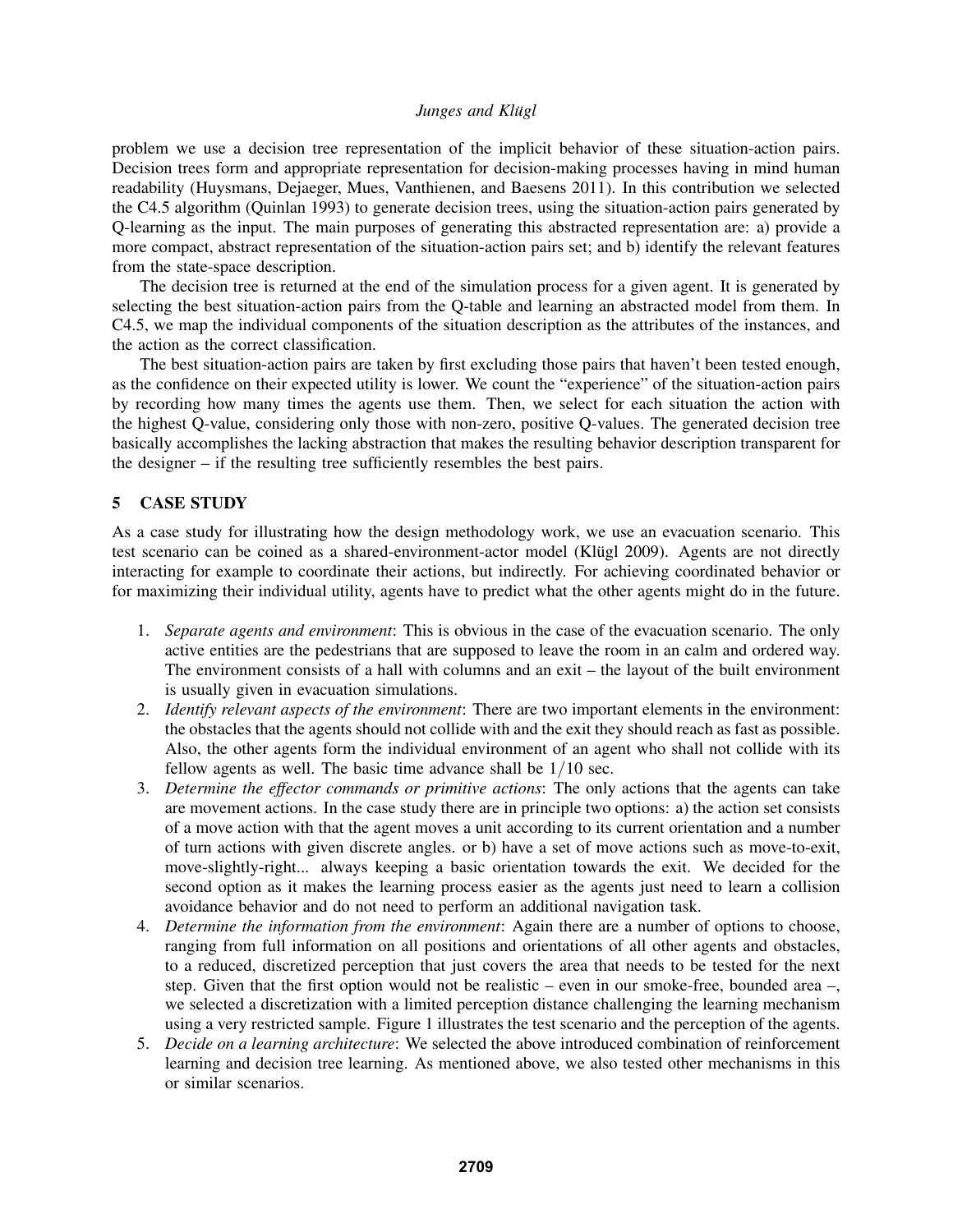

Figure 1: Scenario example and agent perception sectors.

- 6. *Determine the performance function for providing feedback to the agents.* We assumed that the performance function can be seen clearly as a reward function optimizing the task performance, not taking into account panic behavior or other human factors such as realistic reaction times, etc. Thus, the performance is measured and a reward is given to each agent individually after each step containing the following components: (1) *Exit Reward* indicating whether the exit was reached; (2) *Collision Reward* punishing collisions; and (3) *Distance Reward* indicating whether the agent came closer to the exit. More details can be found in Junges and Klügl (2012b).
- 7. *Implement the environmental model*: We implemented the setup in the fast prototyping, visual environment SeSAm (www.simsesam.de).
- 8. *Specify and implement the agents*: The agents and the reinforcement mechanism were also implemented using SeSAm.
- 9. *Simulate, make the agents learn and test the overall outcome.* and *Analyze the resulting behavior model* We give a glance on the results in the next section illustrating what form of agent behavior design can be achieved with this overall process.

# 6 A GLANCE ON RESULTS

In general, our tests show that the agents indeed learn a behavior program that interestingly is better than a hand-made behavior model as the agents avoid other agents even if they cannot clearly distinguish between other agents and static obstacles.

Prior to formulating the methodology presented in this paper, we tested our design strategy with regards to the learning mechanisms: how sensitive the outcome produced is to a) changes in the settings of the learning algorithm and b) in the weights of the reward function. Our focus in the present contribution is on the methodological aspects of agent behavior engineering, while in the below-mentioned previous work we focused on the learning aspects of our implementation.

a) In Junges and Klügl (2012b), we tested learning performance and characteristics of the generated decision trees considering different setups of the learning mechanisms. We presented a series of experiments where we changed parameters like the learning rate functions and the explore-exploit trade-off. It turned out that, if there is no convergence in the learning done by the Q-learning, the generation of decision trees for producing a more readable behavior program must fail as there is no action clearly assigned to a perceived situation. We also could see that the final behavior program may appear to be similar although very different situation-action pairs were used for its generation.

b) We also tested the effect of the reward function guiding the reinforcement learning on the final decision tree outcome (Junges and Klügl 2012a). We ran experiments similar as to Junges and Klügl (2012b), but this time varying the reward configuration, instead of the learning configuration. It turned out that there are interesting differences in how elaborate the decision trees are, which cannot be seen in the mere performance evaluation of the reinforcement learning. The results in general were uncritical: with a higher weight for the *Distance Reward*, the agents tend to develop actions that lead to shorter paths, at the same time as they try to avoid collisions. A shorter path means the selection of movements that direct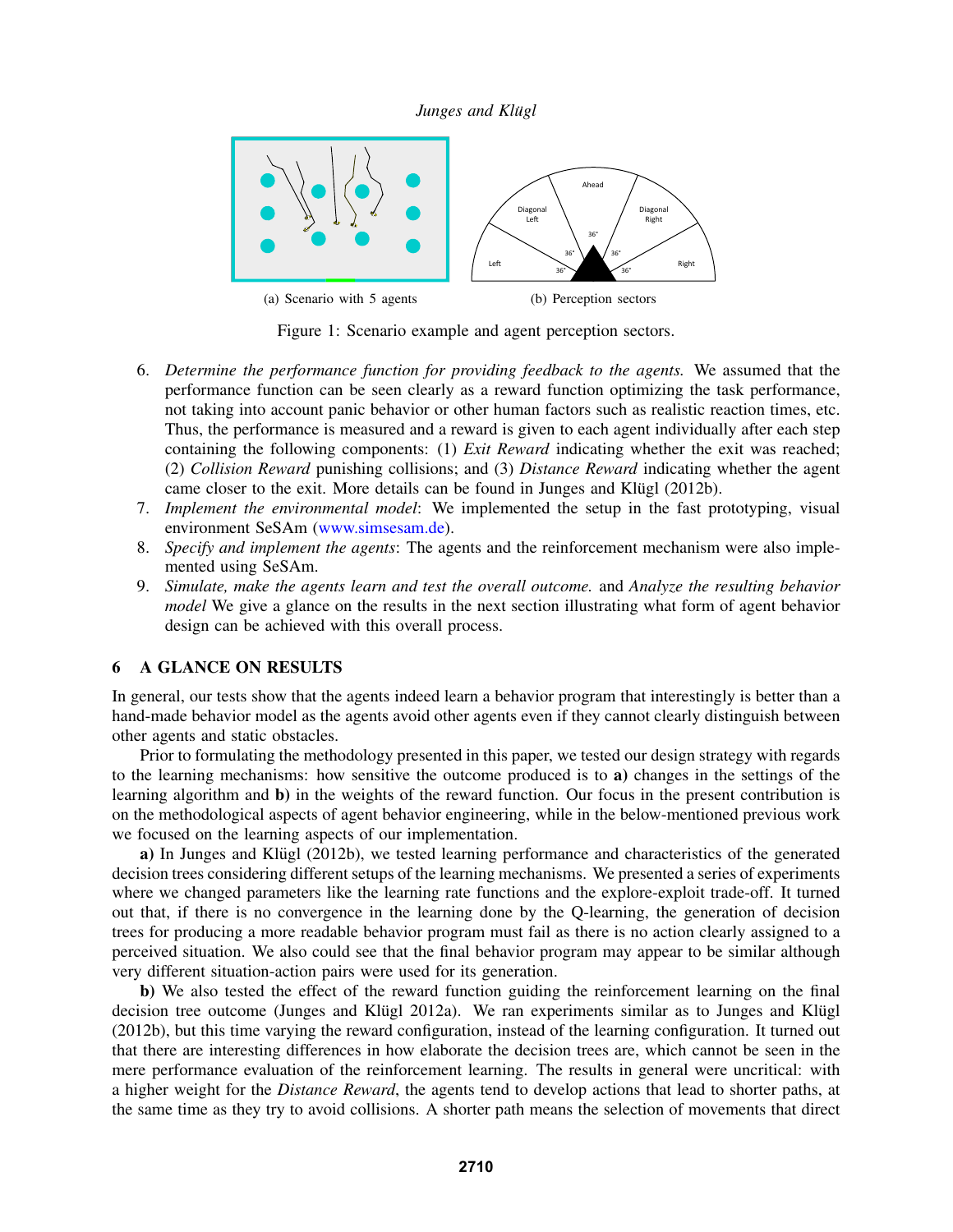the agent to passing obstacles in smaller distance as the agent might want to risk colliding with another agents. This is different in the case with higher *Collision Reward*: the decision tree points to a selection of perceptions and actions that lead to the development of a wider collision-avoidance path. This comes from the fact that is hard to predict other agents' movements if agents cannot distinguish between pedestrians and columns. If the weight on the collision avoidance is higher, the agents learn to be more "cautious". That means finally those trees with higher collision reward were more elaborated than the others. Figure 2 shows example trees generated from the experience of one of the agents in each simulation setting presented above. The codes in the nodes correspond to different perceptions: *O* for Obstacle, *D* for Diagonal, *A* for Ahead, *L* for Left and *R* for Right. This shows that the behavior program is not really complete, but very illustrative. Further tests against artifacts have to be performed.



Figure 2: Behavior trees for different objective function details putting more focus on collision avoidance or fast evacuation.

Each agent learns individually, it has no shared memory with other agents. In our case all agents have the same goal, they use the same objective function. However, at the end of the simulation process each one develops its own controller, or behavior program. This happens because they have different experiences during the simulation, given by the situations they face. As we randomly reposition the agents every time a new trial begins – a trial being the process of exiting the room – they learn different paths to the exit and experience different situations. Also, it is not trivial to predict the actions of other adaptive agents. The same situation may have different best actions for different agents and the same action may have also different evaluations for different agents. Moreover, analyzing a number of learned models may help the developer to find issues to correct in the interfaces or environmental model when agents are not agreeing on a specific behavior. This means that at the end of the simulation we end up with a number of behavior programs, which the developer needs to evaluate for its semantics and performance – that's when other scenario learning metrics come into place, like the number of collisions. These learned models, or the best one, serve as an inspiration to the human modeler to further develop the agent behavior model.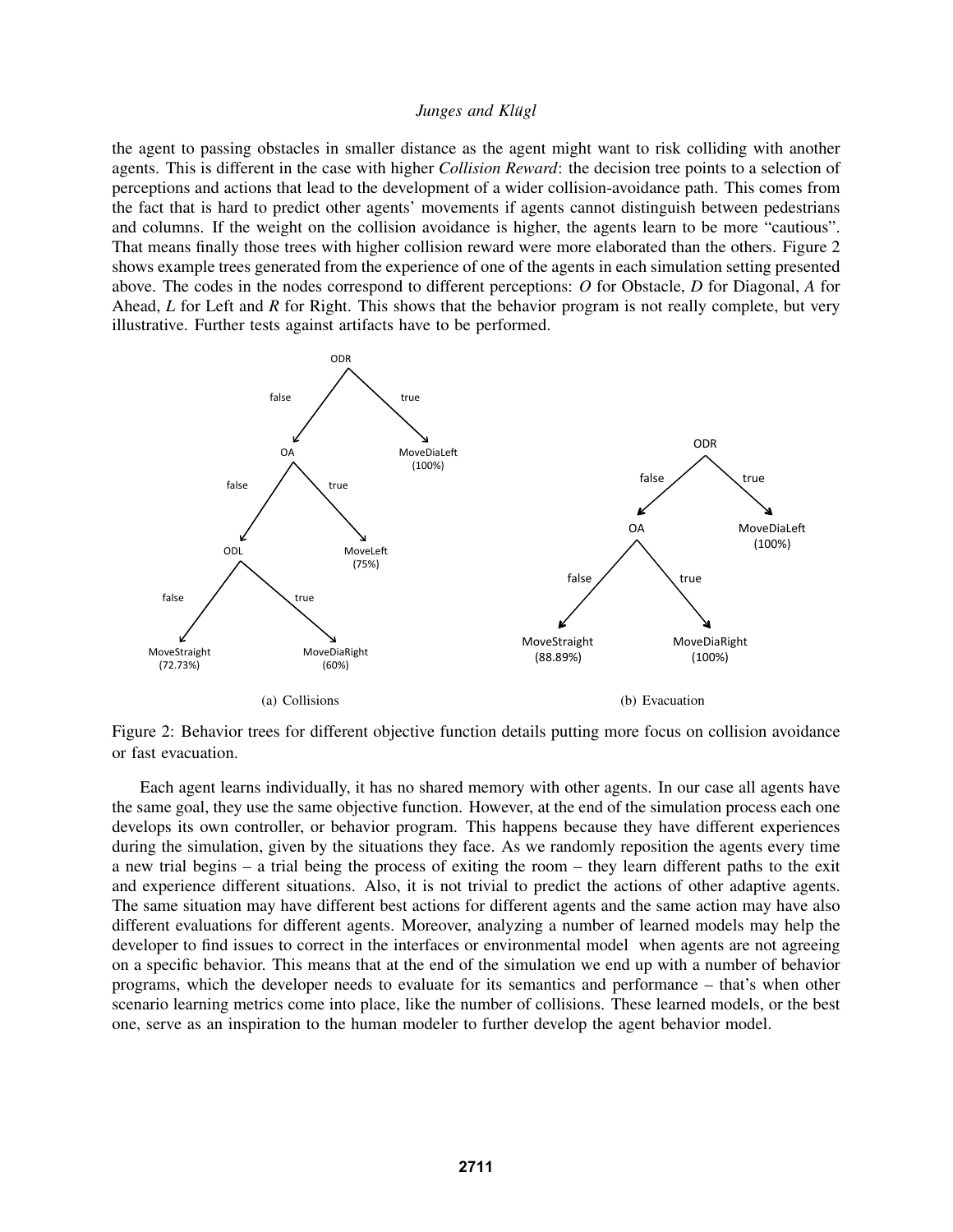## 7 DISCUSSION

Considering the case study, the question of applicability of the proposed methodology has to be discussed. We identified the following requirements for the applicability of the proposed methodology:

- There must be a precise idea of how the environment works, so the proper interfaces between an agent and its environment can be set. Also, the definition of a proper performance function is essential for determining the behavior. This function is also highly dependent on the environment and may not be defined easily. This is true especially in the case of the simulation of emergent phenomena. In those cases it is not obvious how the individual agent actions and interaction contribute to the overall phenomenon.
- For the used learning architecture, it should be possible to discretize agents perceptions (factored domain) and actions. So that it becomes clear how the reward is assigned to the their combination. It is important to notice, nevertheless, that single-agent reinforcement learning is already a challenging task in multiagent systems when the Markov properties are violated by the dynamic nature of adaptive agents (Busoniu, Babuska, and De Schutter 2006). Learning convergence becomes a problem when abstracting the behavior learned (Junges and Klügl 2012b): actions may have similar evaluations for the same situation, mainly due to the partial-observability of the environment.

Even if the learned agent behavior is not so remarkable, the analysis done with the application of this methodology is useful also just for validating the environment or for identifying implicit assumptions about the environment: Under what circumstances a specific behavior – emergence – is valid? How the environment can be shaped to influence a particular aggregated behavior?

We use the approach for generating inspiration for the agent behavior model. The most abstract way of describing behavior is a set of rules — which are generated by the learning mechanism. If the behavior description is directly implemented without further elaboration, the agent architecture may be characterized as reactive.

## 8 CONCLUSION AND FUTURE WORK

In this contribution we have presented MABLe, a methodology for agent behavior design in multiagent simulation. It is fundamental to provide a systematic way of bridging the micro-macro gap existing between the agent's local behavior and the generated system phenomenon. Without it, the process is dependent on the experience of the modeler and may result in a series of random trial and error rounds. We have presented the overall structure of the methodology, the learning architecture and an initial application to a pedestrian evacuation scenario.

Future steps include refining the learning architecture: Other forms of reinforcement learning have to be tested, mainly with regards to model-based approaches. About model-free approaches we need to investigate other possibilities for the post-processing step, which should improve the generalization aspects of the learned model: Multi-label classification (Tsoumakas and Katakis 2007) offers an alternative to the post-processing step with decision trees. It aims at overcoming the problem when different actions (label classes) may be possible, but there is a lack of information to explicitly choose one of them. This lack of information in our case comes form the lack of convergence in individual reinforcement learning in dynamic MAS environments. Also, the negative experienced situation-action pairs could be used as counterexamples in the decision tree building process (Nicolas Cebron and Lienhart 2012). This way, we gain information from almost every example situation-action pair experienced.

Finally, the methodology needs to be further validated. In this sense we also aim at experimenting with more complex scenarios: increasing the number of agents; broadening the perception range of the agents, to include more perception variables; adding more elements to the objective evaluation; and also by including heterogeneous agents, that are required to perform different roles and are subject to different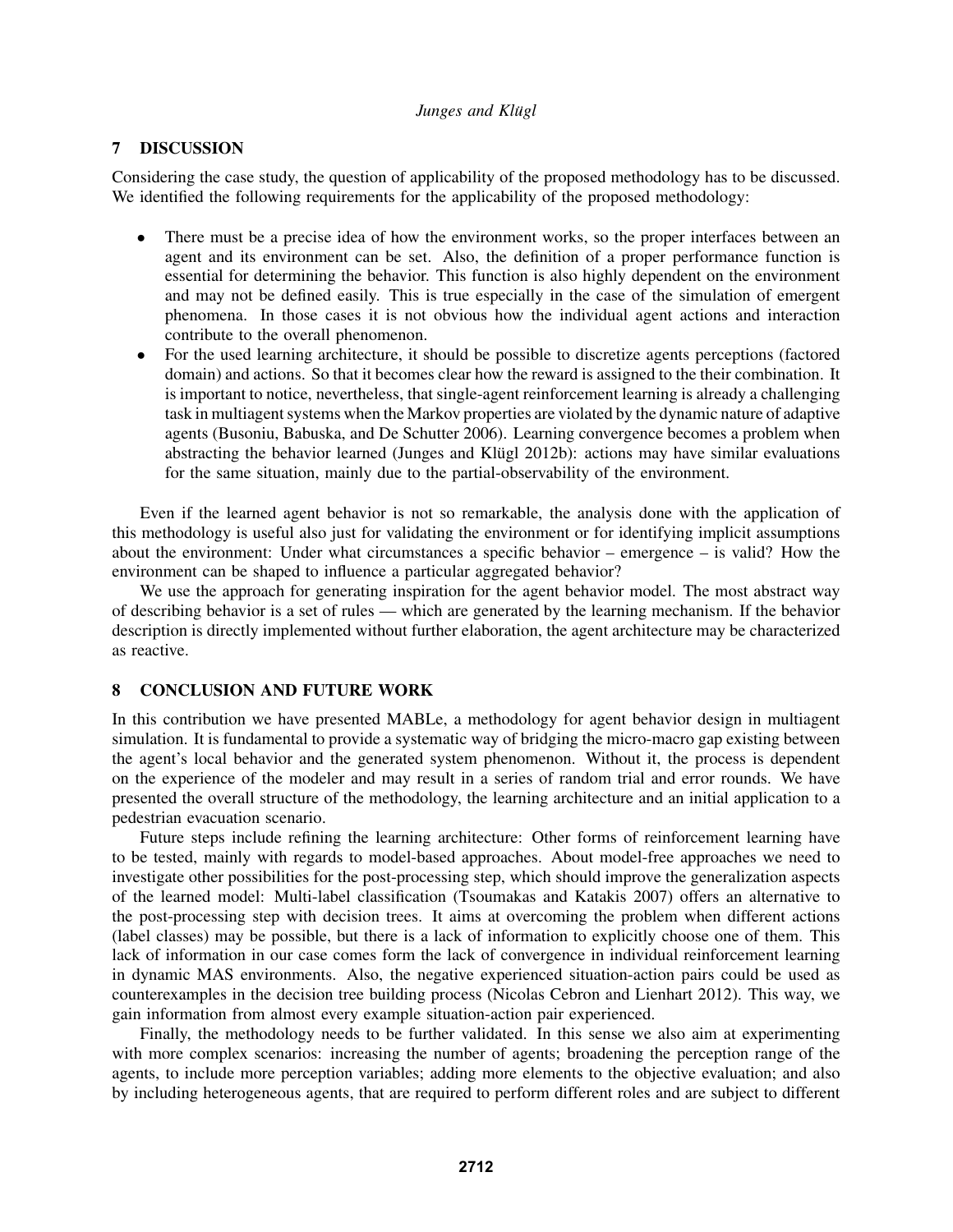objective functions. Moreover, organizational structures or normative elements, explicit communication and explicit teamwork should be considered.

## **REFERENCES**

- Aguero, J., M. Rebollo, C. Carrascosa, and V. Julian. 2009. "Agent Design Using Model Driven Development". In *7th International Conference on Practical Applications of Agents and Multi-Agent Systems (PAAMS 2009)*, edited by Y. Demazeau, J. Pavon, J. Corchado, and J. Bajo, Volume 55 of *Advances in Intelligent and Soft Computing*, 60–69. Springer Berlin / Heidelberg.
- Balci, O. 1994, December. "Validation, verification, and testing techniques throughout the life cycle of a simulation study". In *Proceedings of the 1994 Winter Simulation Conference*, edited by J. D. Tew, S. Manivannan, D. A. Sadowski, and A. F. Seila, 215–220. Piscataway, New Jersey: Institute of Electrical and Electronics Engineers, Inc.
- Bernon, C., M.-P. Gleizes, S. Peyruqueou, and G. Picard. 2003. "ADELFE: A Methodology for Adaptive Multi-agent Systems Engineering". In *Engineering Societies in the Agents World III*, edited by P. Petta, R. Tolksdorf, and F. Zambonelli, Volume 2577 of *LNCS*, 70–81. Springer Berlin.
- Busoniu, L., R. Babuska, and B. De Schutter. 2006. "Multi-Agent Reinforcement Learning: A Survey". *9th Int. Conf. on Control Automation Robotics and Vision*:1–6.
- Cossentino, M., P. Burrafato, S. Lombardo, and L. Sabatucci. 2003. "Introducing pattern reuse in the design of multi-agent systems". In *Proceedings of the NODe 2002 agent-related conference on Agent technologies, infrastructures, tools, and applications for E-services*, edited by R. Kowalczyk, J. P. Müller, H. Tianfield, and R. Unland, NODe'02, 107–120. Berlin, Heidelberg: Springer-Verlag.
- DeLoach, S. A., M. F. Wood, and C. H. Sparkman. 2001. "Multiagent Systems Engineering". *International Journal of Software Engineering and Knowledge Engineering* 11 (3): 231–258.
- Drogoul, A., D. Vanbergue, and T. Meurisse. 2003. "Multi-agent based simulation: where are the agents?". In *Proceedings of the 3rd international conference on Multi-agent-based simulation II*, edited by J. S. ao Sichman, F. Bousquet, and P. Davidsson, MABS'02, 1–15. Berlin, Heidelberg: Springer-Verlag.
- Gilbert, N., and K. G. Troitzsch. 2005. *Simulation for the Social Scientist, 2nd edition*. Buckingham: Open University Press.
- Grimm, V., and S. F. Railsback. 2005. *Individual-Based Modeling and Ecology*. Princeton University Press.
- Hester, T., and P. Stone. 2009, May. "Generalized Model Learning for Reinforcement Learning in Factored Domains". In *The Eighth International Conference on Autonomous Agents and Multiagent Systems (AAMAS)*, edited by K. S. Decker, J. S. Sichman, C. Sierra, and C. Castelfranchi, 717–724. Richland, SC: International Foundation for Autonomous Agents and Multiagent Systems.
- Huysmans, J., K. Dejaeger, C. Mues, J. Vanthienen, and B. Baesens. 2011. "An empirical evaluation of the comprehensibility of decision table, tree and rule based predictive models". *Decision Support Systems* 51:141 – 154.
- Jacobsson, H. 2005. "Rule Extraction from Recurrent Neural Networks: A Taxonomy and Review". *Neural Comput.* 17:1223–1263.
- Junges, R., and F. Klügl. 2010. "Evaluation of Techniques for a Learning-Driven Modeling Methodology in Multiagent Simulation". In *Multiagent System Technologies*, edited by J. Dix and C. Witteveen, Volume 6251 of *Lecture Notes in Computer Science*, 185–196. Springer Berlin / Heidelberg.
- Junges, R., and F. Klügl. 2011. "Evolution for modeling: a genetic programming framework for sesam". In *Proceedings of the 13th annual conference companion on Genetic and evolutionary computation*, edited by N. Krasnogor and P. L. Lanzi, GECCO '11, 551–558. New York, NY, USA: ACM.
- Junges, R., and F. Klügl. 2012a. "Behavior Modeling from Learning Agents: Sensitivity to Objective Function Details". In *The Eleventh International Conference on Autonomous Agents and Multiagent Systems (AAMAS)*, edited by W. van der Hoek, L. Padgham, V. Conitzer, and M. Winikoff, 1335–1336.
- Junges, R., and F. Klügl. 2012b. "Programming Agent Behavior by Learning in Simulation Models". *Applied Artificial Intelligence* 26 (4): 349–375.